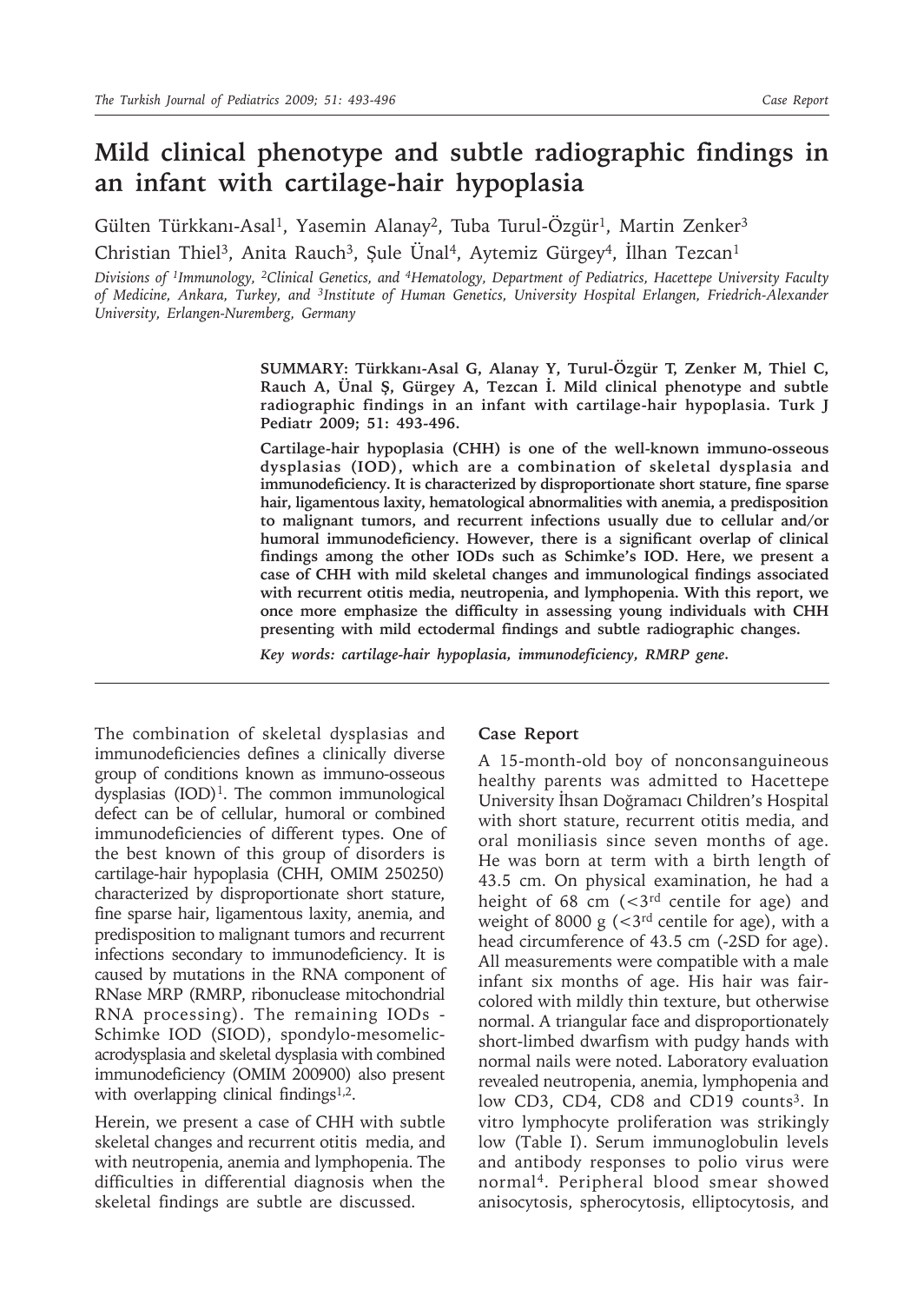|                                                              | Patient                                        | Normal values     |
|--------------------------------------------------------------|------------------------------------------------|-------------------|
| White blood cell count (/mm <sup>3</sup> )                   | 3200                                           | 6000-17500        |
| Absolute neutrophil count (/mm <sup>3</sup> )                | 1088                                           | 1500-8500         |
| Absolute lymphocyte count $\rm(\gamma m)^3$                  | 1472                                           | 4000-10500        |
| $Hb$ (g/dl)                                                  | 10.3                                           | $10.5 - 14$       |
| Htc $(\%)$                                                   | 28.8                                           | 33-42             |
| MCV(f)                                                       | 65                                             | 70-74             |
| Ig G $(mg/dl)$                                               | 1650                                           | $(605-1430)^1$    |
| Ig A $(mg/dl)$                                               | 192                                            | $(30-167)^1$      |
| Ig M $(mg/dl)$                                               | 180                                            | $(66-228)^1$      |
| Ig E $(IU/ml)$                                               | 5.6                                            | $(0-50)^1$        |
| Lymphocyte subsets $\rm \left( \sqrt{mm^3} \right)$          |                                                |                   |
| CD3                                                          | 463                                            | $(1600 - 6700)^2$ |
| CD4                                                          | 194                                            | $(1000-4600)^2$   |
| CD8                                                          | 284                                            | $(400-2100)^2$    |
| CD19                                                         | 463                                            | $(600-2700)^2$    |
| CD16-56                                                      | 314                                            | $(200-1200)^2$    |
| Antibody titer to poliovirus                                 |                                                |                   |
| Type 1                                                       | 1/1024                                         |                   |
| Type 2                                                       | 1/1024                                         |                   |
| Type 3                                                       | 1/1024                                         |                   |
| Anti HBs:                                                    | negative                                       |                   |
| In vitro lymphocyte proliferation (Cpm $x$ 10 <sup>3</sup> ) |                                                |                   |
| <b>PHA</b>                                                   | $6.9 - 5$                                      | 68.8-93*          |
| Con A                                                        | $5 - 3$                                        | $29 - 64*$        |
| $PMA+I$                                                      | $6 - 8$                                        | $33-2*$           |
| Anti-CD3                                                     | $1.6 - 1.9$                                    | $5.4 - 42*$       |
| RMRP gene mutation analysis                                  | Compound heterozygosity;                       |                   |
|                                                              | (g.-4_-23dupTACTCTGTGAAGCTGAGGAC and g.146G>A) |                   |

**Table I.** Laboratory Investigations and Immunological Features of the Patient

1.Ref 4 Aksu G, Genel F, Koturoğlu G, et al. Serum immunoglobulin (IgG, IgM, IgA) and IgG subclass concentrations in healthy children: a study using nephelometric technique. Turk J Pediatr 2006; 48: 19-24. 2.Ref 3 Ikincioğullari A, Kendirli T, Doğu F, et al. Peripheral blood lymphocyte subsets in healthy Turkish children.

Turk J Pediatr 2004; 46: 125-130.

\* Values for normal controls are the results obtained in the same day from healthy controls.

hypochromic microcytic anemia. Bone marrow examination revealed erythroid hyperplasia and dyserythropoietic changes including increased binucleated normoblasts (17%) indicative of dyserythropoiesis.

Radiological findings included very mild ovoid vertebral bodies, and small femoral epiphyses. Mild metaphyseal irregularities in distal femora were present without angulation in the shaft. Subtle metaphyseal changes suggesting a "bulletshape" in the proximal phalanges were noted in the hand X-ray (Figs. 1, 2). CHH was considered; however, the thin but normal hair texture with normal nails in addition to subtle skeletal findings placed SIOD in the differential diagnosis.

Direct sequencing of the whole coding region of the RMRP gene and the promoter region revealed two heterozygous mutations: g.-4\_-23du pTACTCTGTGAAGCTGAGGAC and g.146G>A. The parents of the patient were shown to be heterozygous carriers of the two mentioned mutations, confirming the diagnosis as CHH.



**Fig. 1.** The proband, a 15-month-old boy with triangular face and mildly disproportionate short-limbed dwarfism, with pudgy hands and normal nails. His red-colored hair was mildly thin in texture, but otherwise normal in pattern.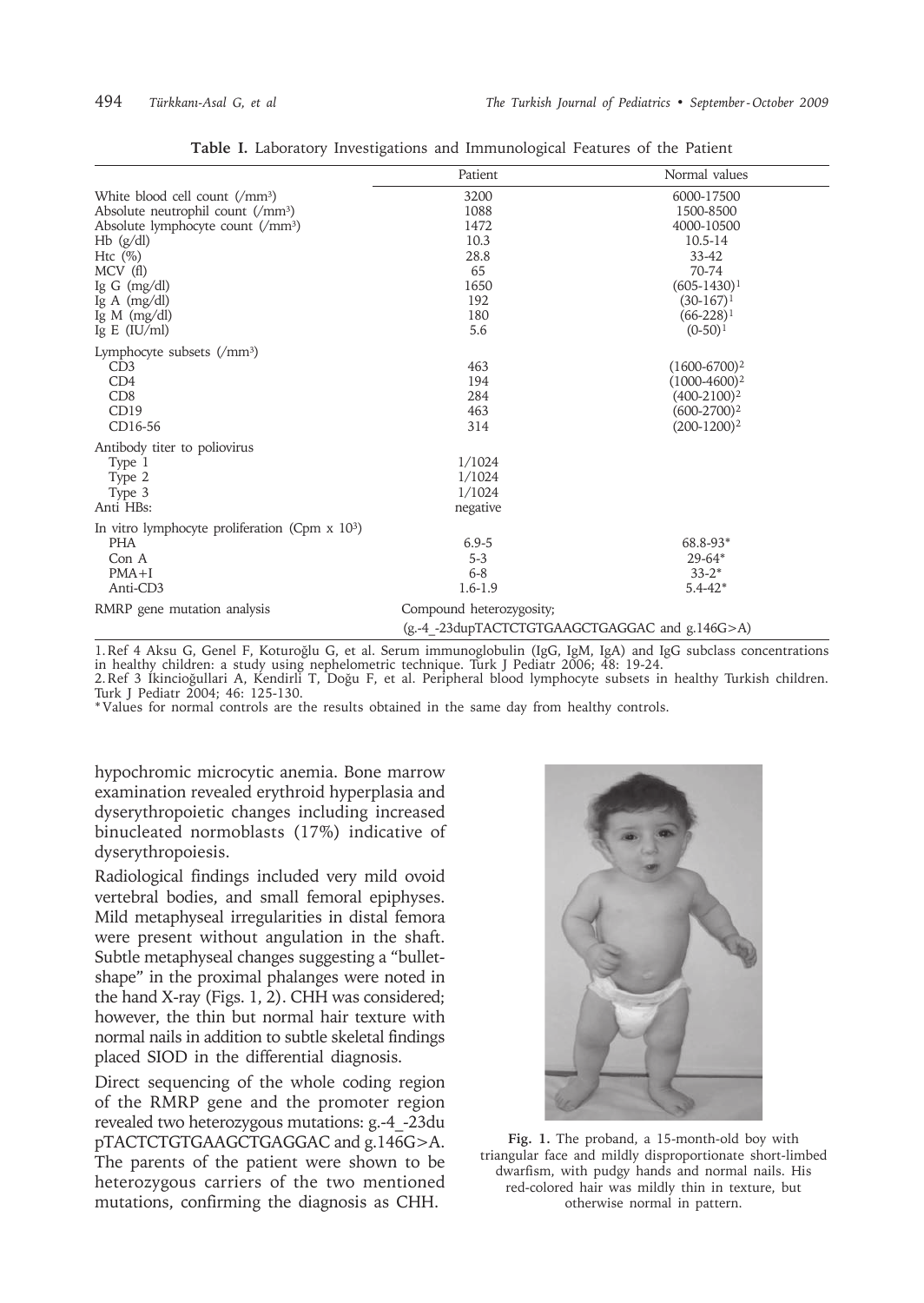

**Fig. 2.** 2a. Lateral spine radiography showing mild ovoid vertebral bodies. 2b. Lower extremity radiography showing small femoral epiphyses and mild metaphyseal irregularities in distal femora without angulation in the shaft.

2c. Hand forearm radiography showing subtle metaphyseal changes in the proximal phalanges.

During the last six months the patient has been doing well without infections under trimethoprimsulfamethoxazole and antifungal prophylaxis. The presented patient is currently followed biannually, and immunological follow-up and possible occurrence of malignancy are monitored.

## **Discussion**

Cartilage-hair hypoplasia is a highly pleiotropic entity. The main features are short-limbed dwarfism and hypoplastic hair in association with a clear-cut immunodeficiency (usually Tcell type and occasionally combined), hypoplastic anemia, gastrointestinal dysfunction, ligamentous laxity, and predisposition to malignant tumors like lymphoma5. Chronic neutropenia and abnormal cellular immunity is a well-known finding6. A relation between immune deficiency states with chondrodysplasia has been noted in the literature dating back to 19707. Radiological findings develop during infancy and childhood and become characteristic in time. Shortened long tubular bones, curved femora with rounded distal epiphysis, short ribs, and anterior angulation of the sternum may be detected in infancy. It is usually beyond two years of age when metaphyseal changes specific for CHH, i.e. metaphyseal dysplasia of tubular bones, disproportionately long fibula and lumbar lordosis become evident<sup>8</sup>. Clinicians familiar

with the clinical phenotype readily consider CHH as a possible diagnosis in infancy even when radiology is not distinctive. However, in suspicious cases lacking ectodermal findings, as in the case presented here, the diagnosis can only be made by demonstrating a mutation in the RMRP gene.

Schimke IOD is also a multisystem disorder presenting with short stature and immune deficiency. Dwarfism is short-trunked in SIOD, in contrast to short-limbed in CHH. However, infants with SIOD also present with mildly dysmorphic facies, fine hair texture and recurrent infections due to cellular immunodeficiency. The skeletal findings may be subtle or suggest an unclassifiable spondyloepiphyseal dysplasia. Lymphopenia, neutropenia, anemia, thrombocytopenia as well as T-cell proliferation defects are encountered in both entities. The present case also had Tcell proliferation defect besides lymphopenia, anemia and neutropenia. Profound immune deficiency, yet no life-threatening sepsis, has been reported in mild cases with SIOD9.

The subtle findings in the skeletal survey of the presented case were not helpful in clearly distinguishing CHH from SIOD at this age, as both may have normal to mild changes in infancy. The absence of proteinuria, which would highly suggest SIOD, may become